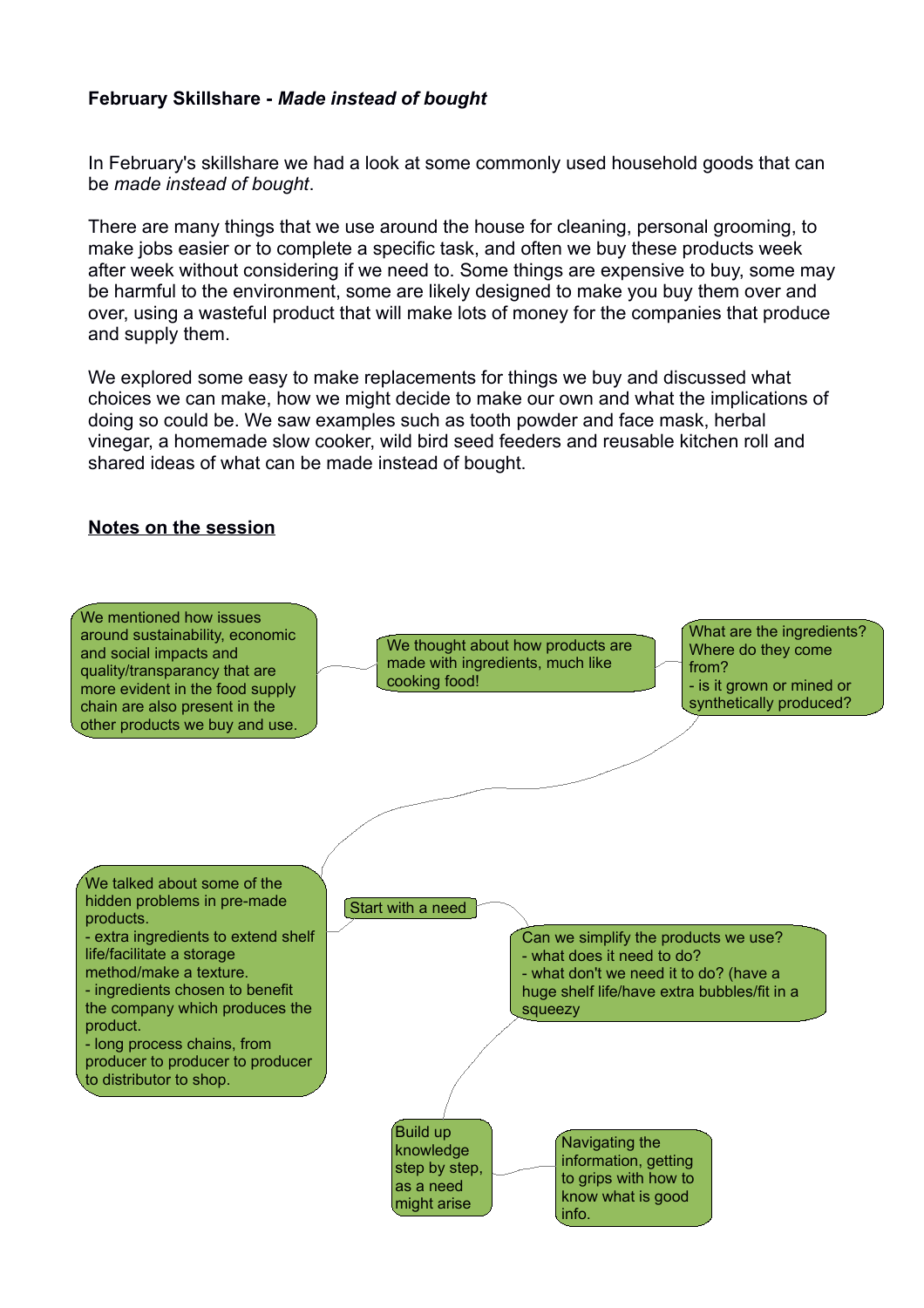## Tooth powder (we made this as an activity during the skillshare).

- 1/2 cup green clay
	- 1/2 cup bicarbonate of soda
	- 1 tbsp raspberry leaf
	- 1 tbsp mint (or fennel or sage etc)
	- 1 tbsp salt (use one with high minerals if possible)
	- 5 dps cinnamon essential oil
	- 50 dps myrrh tincture

All ground together and stored in an air tight jar. Decant a week or so's worth into a smaller jar so as not to keep opening main store!

Moisturiser - We talked about looking at the ingredients on bought products (have a look at products from shops such as Lush and Neals Yard Remedies, what do you recognise) Find info. in books (James Wong, Karen Gilbert) websites (fresholi forum,

[swiftcraftymonkey.blogspot.co.uk](http://swiftcraftymonkey.blogspot.co.uk/)**/** are good places to start)

Mouthwash - We saw an example made from tinctures, have a look *[click here](http://www.learningherbs.com/news_issue_79.html)* **www.learningherb s.com/news\_issue \_79.html**

magnesium oil - We saw an example made from a bulk bag of ingredients rather than buying a tiny bottle of premade *[click here](http://www.wellnessmama.com/5804/how-to-make-your-own-magnesium-oil/)* (**www.wellnessmama.com/5804/how-**

**to-make-your-own-magnesium-oil/)**

dry shampoo - We saw example made from arrowroot and cocoa,*[click here](http://www.wellnessmama.com/5047/diy-dry-shampoo)* (**www.wellnessmama.com/50 47/diy-dry-shampoo**)

salve - We saw a simple example made with bee's wax and olive oil and herbs to help skin healing. Very simple to make by melting ingredients together in a double boiler! See the resources mentioned for moisturisers.

hair wax - We saw an example made by looking at the ingredients of commercial products and thinking about what the product needs to do (needs to be waxy to hold the hair, but clay-ish to give some texture, have good scalp herbs and have an 'emulsifier' to help the wax and oil wash out).

laundry liquid - We talked about how this was something that we wanted to try to make and that some of the ingredients we have found good places to buy them from on Ebay. *[Click here](http://www.onegoodthingbyjillee.com/2011/07/brand-name-laundry-detergents-last.html)*

**www.onegoodthingbyjillee.com/2 011/07/brand-name-laundrydetergents-last.html**

> scouring loofer - We mentioned that we could grow our own in a greenhouse!

knitted/crochet dishcloths/swiffers etc - Patterns for all kinds of household textiles can be found on ravelry, meaning that we can choose what materials our cloths etc can be made from.

We discussed how many products are marketed to us in a way that keeps them 'mystical' and dis-empowers us from making a decision other than to buy what we need.

If we look at the products we use and understand how they are made we are able to make our own judgements, should we buy it? could we make it? what is best?